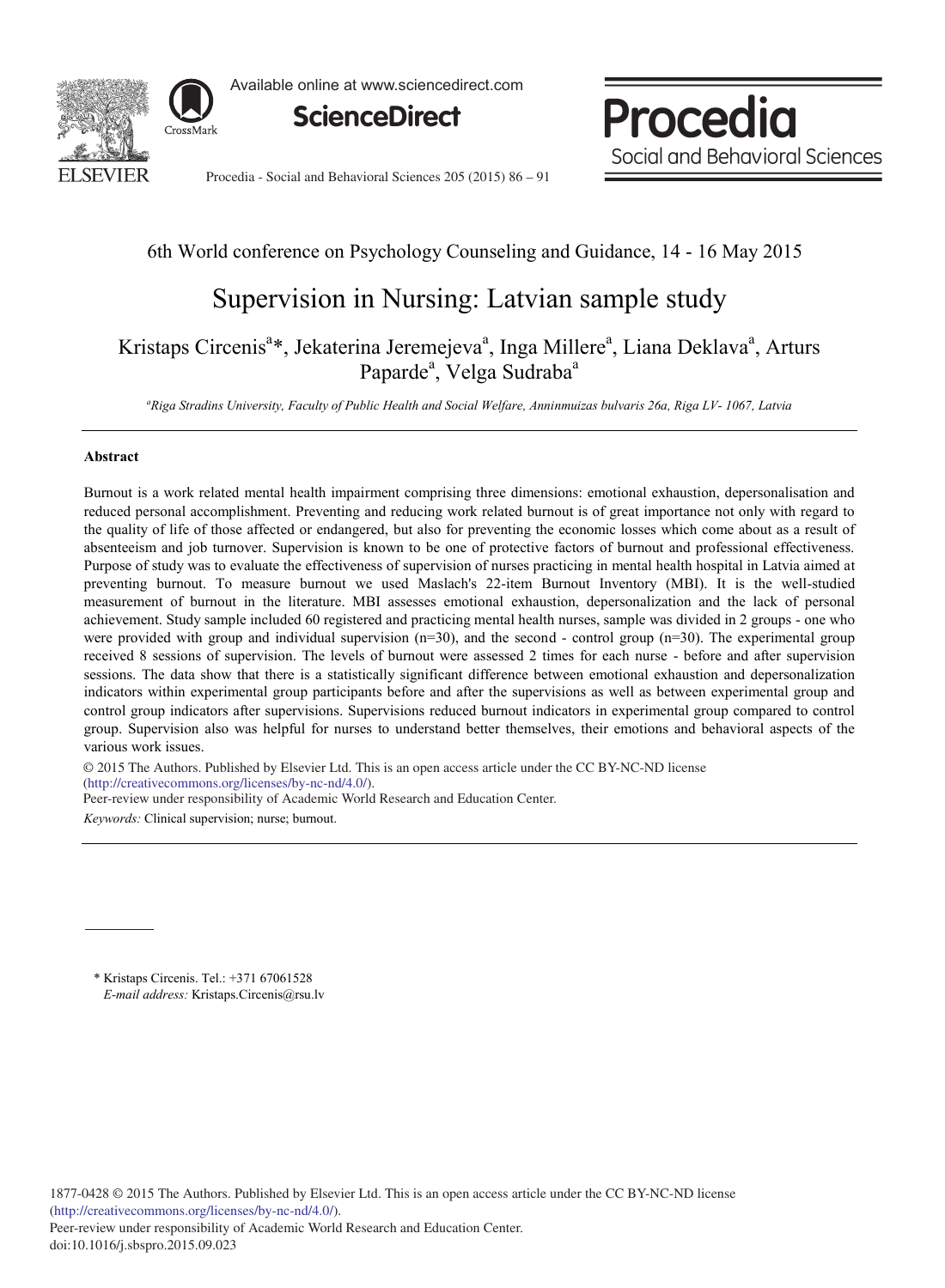## **1. Introduction**

Nurses at work are facing many distress situations daily, they often work more than one workload, and are constantly under emotional tension, physical and mental fatigue (Circenis, Millere, 2011). The most frequently mentioned stress factors for nurses in study performed in Latvia were "risk of infection", "Inadequate remuneration for work", "Emotionally intensive work with people", "Large (inadequate) amount of work" and "Intensive work" (Circenis, Millere, 2012). Typical psychosocial issues for nurses are the burnout syndrome and compassion fatigue, as well as anxiety and depression.

Burnout, as a form of work-related strain, is the result of a significant accumulation of work-related stress. Maslach (1982) defined burnout as "a syndrome of emotional exhaustion, depersonalization, and reduced personal accomplishment that can occur among individuals who do 'people work' of some kind" (Halbesleben, Buckley, 2004). Burnout is often construed as the result of a period of expending too much effort at work while having too little recovery (Embriaco et al., 2007). Clinical symptoms of burnout are nonspecific and include tiredness, headaches, eating problems, insomnia, irritability, emotional instability, and rigidity in relationships with other people (Embriaco et al., 2007). During the last decade, much of the research on the antecedents of burnout has continued to focus on work context/environmental factors as the proximal cause of burnout (Halbesleben, Buckley, 2004).

The burnout syndrome is mentioned as one of the main health issues concerning work among the professionals in health-care (Hochwalder, 2007). Burnout may lead to a state which leaves negative effect on the quality of professional actions and on the physical and emotional life of a nurse himself/herself (Tselebis, Moulou, & Ilias, 2001). Due to compassion fatigue and burnout, nurses` work may become less productive; employees are absent due to illness, as well as the fluctuation of staff increases (Demir, Ulusoy, & Ulusoy, 2003; Najjar, Davis, Beck-Coon, & Doebbeling, 2009). Several authors (Kravits McAllister-Black, Grant, & Kirk, 2010) consider that a high stress level and burnout are considered to be serious reasons why nurses sometimes want to change work in which the stress level is much lower. Burnout syndrome may be considered a marker of the health of the caregiver team (Embriaco et al., 2007). Employees who are emotionally exhausted typically feel as though they lack adaptive resources and cannot give any more to their job. The energy that they once had to devote to their work is now depleted, leaving them without the resources to perform their work (Halbesleben, Buckley, 2004).

Decreasing work – related burnouts will not only positively influence the people working in the same sector, but also decrease the expenses and offer economical benefit to organizations because the work absence and illnesses, as well as the fluctuation of staff decrease (Awa, Plaumann, & Walter, 2010). Despite the pervasive nature of burnout as an organizational problem, there has been relatively little research dedicated to presenting and, particularly, evaluating interventions designed to reduce burnout since such a need was noted (Halbesleben, Buckley, 2004).

Evidence found in the literature (Awa et al., 2010) demonstrates that employees, who are present in prevention programs, have less symptoms of distress than those who do not participate. The clinical supervision, as one of the preventive measures (Platt Koch, 1986), is focused to expand the knowledge of a practicing professional; it helps to improve clinical skills, helps to develop autonomy and self actualization as a professional. Feeling supported by the supervisor and having a positive attitude towards clinical supervision may lead to lower levels of burnout for depersonalization (Brunero, Stein-Parbury, 2007).

Supervision can be a very important part of taking care of oneself, staying open to new learning; and is an indispensable part of the helper's wellbeing, ongoing self-development, self-awareness and commitment to development (Hawkins, Shohet, 2006). Originally developed within the mental health care context and traditional psychotherapies, clinical supervision is now being implemented for nurses in other clinical contexts. Clinical supervision is a process of professional support and learning in which nurses are assisted in developing their practice through regular discussion time with experienced and knowledgeable colleagues. Clinical supervision enables nurses to discuss patient care in a safe, supportive environment (Brunero, Stein-Parbury, 2007). Over the past decade, there has been a deluge of research on the role that social support plays in the etiology of burnout. Studies have been conducted investigating the effect of support from supervisors, coworkers, friends and family, organizations, unions, and others (Halbesleben, Buckley, 2004).

Considerable evidence for supervision in nursing exists in the literature around the three core domains of Proctors model of clinical supervision and there is sufficient empirical argument for clinical supervision to be implemented in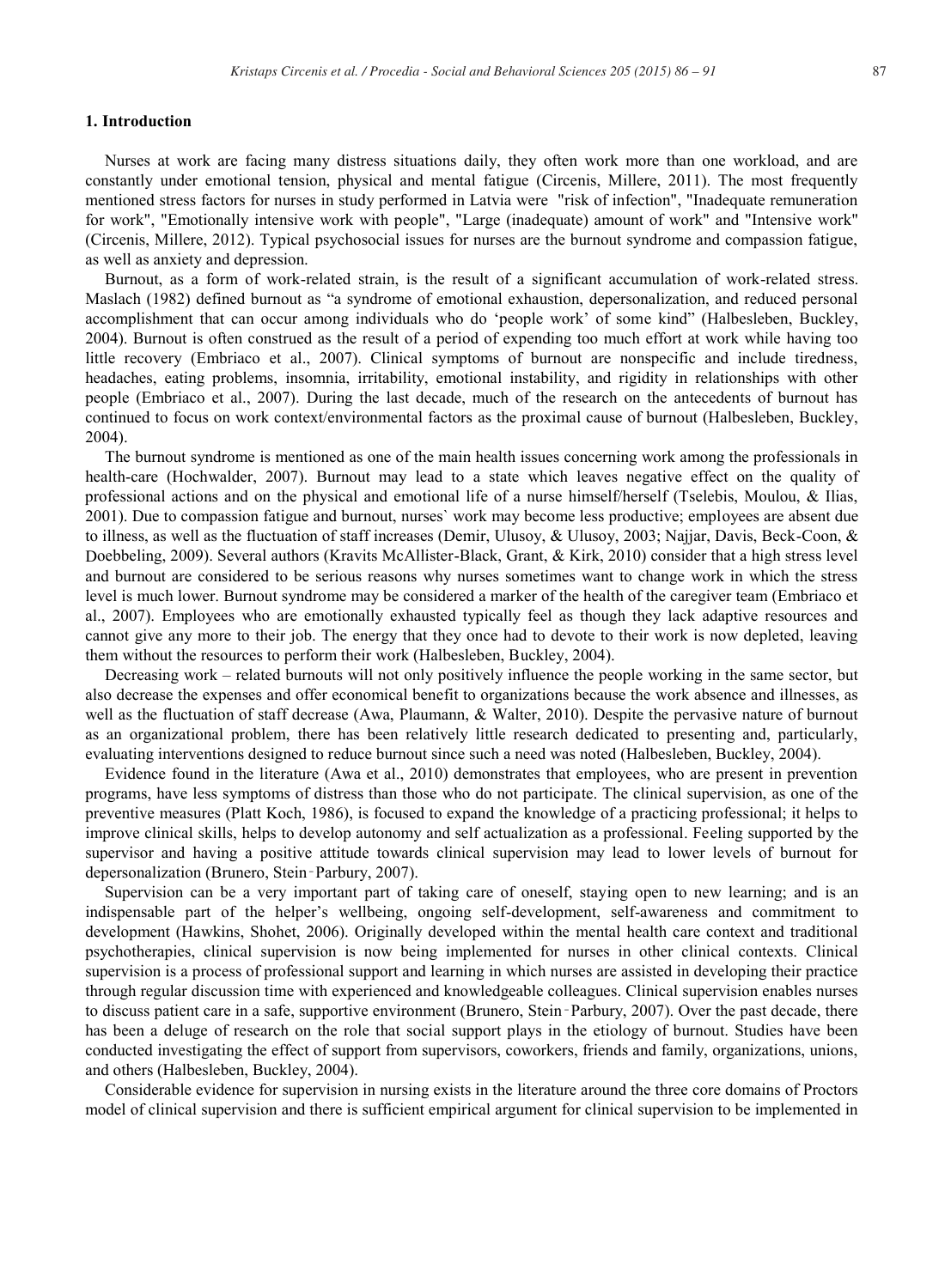nursing (Brunero, Stein - Parbury, 2007). Proctor in 1988 describes the main processes in the supervision of counselling, for which she uses the terms formative, restorative and normative (Hawkins, Shohet, 2006). Formative function, an educative activity which was the original basis for clinical supervision, normative function in the sense that clinical supervision enables the development of consistency of approach to patient care (follows standards of practice), restorative function, which promotes validation and support for colleagues through peer feedback. Although presented as separate, the functions overlap and intersect in practice (Brunero, Stein-Parbury, 2007).

Up to now, in Latvia, there has been little research done to explore supervision influence to nurses' burnout. From the previous study (Circenis, Millere, 2012) is known that the nurses' knowledge and experience about clinical supervision in Latvia is very low - 59,8% of surveyed nurses never heard about supervisions, 95,5% did not attend supervisions for nurses in past 5 years. Most of nurses (93,4%) participating in this study considered that the practicing nurses need the supervisions.

# **2. Objective**

Purpose of study was to evaluate the effectiveness of supervision of nurses practicing in mental health hospital in Latvia aimed at preventing burnout.

## **3. Methods**

Research performed using quantitative method. Study sample included 60 registered and practicing mental health nurses, sample was divided in 2 groups - one who were provided with group and individual supervision (n=30), and the second - control group (n=30). The experimental group received 8 sessions of supervision. The levels of burnout were assessed 2 times for each nurse - before and after supervision sessions.

The Maslach Burnout Inventory (MBI) (Maslach & Jackson, 1986) was used to measure burnout in this study. The Inventory consists of 22 items phrased as statements about personal feelings and attitudes that are selfscored on a seven-point frequency scale, ranging from 0 (never) to 6 (every day). The three subscales of the MBI include emotional exhaustion, depersonalisation, and personal accomplishment. High scores on exhaustion and cynicism and low scores on professional efficacy are indicative of burnout. We used the Human Services Survey variant, which was translated in Latvian and adapted by Sanita Aispure in 2002. Each participant also full filled demographic questionnaire and survey about satisfaction after attending supervisions.

Data collection procedures were in accordance with ethical principles (in accordance with the Declaration of Helsinki), guaranteeing anonymity and confidentiality of respondents. This study received permission and acceptance from Ethics committee of the Rīga Stradins University.

The data processing was performed using the Microsoft Excel and SPSS 22.0 statistical software. The Kolmogorov–Smirnov test was used to establish normality of the data. The differences between MBI subscales results were analyzed using a paired Student's t test for normally distributed data or the Wilcoxon ranked-sum test for nonparametric distribution while analyzed data within one group results. The differences between MBI subscales results were analyzed using non-paired Student's t test for normally distributed data or the Mann-Whitney U test for nonparametric distributed data when compared results between groups. Significance was accepted at P<0.05 and all values are expressed as mean  $\pm$  standard deviation for parametric data or median (25 percentile; 75 percentile) for nonparametric data.

#### **4. Results**

Total amount of 60 registered and practicing mental health nurses as respondents took part in the study. Age range of respondents from 28 till 69 years (M=43.00; SD=10.07), average for practicing in nursing 21.00 year (SD=11.77). Sample was divided in 2 groups - one (A) who were provided with group and individual supervision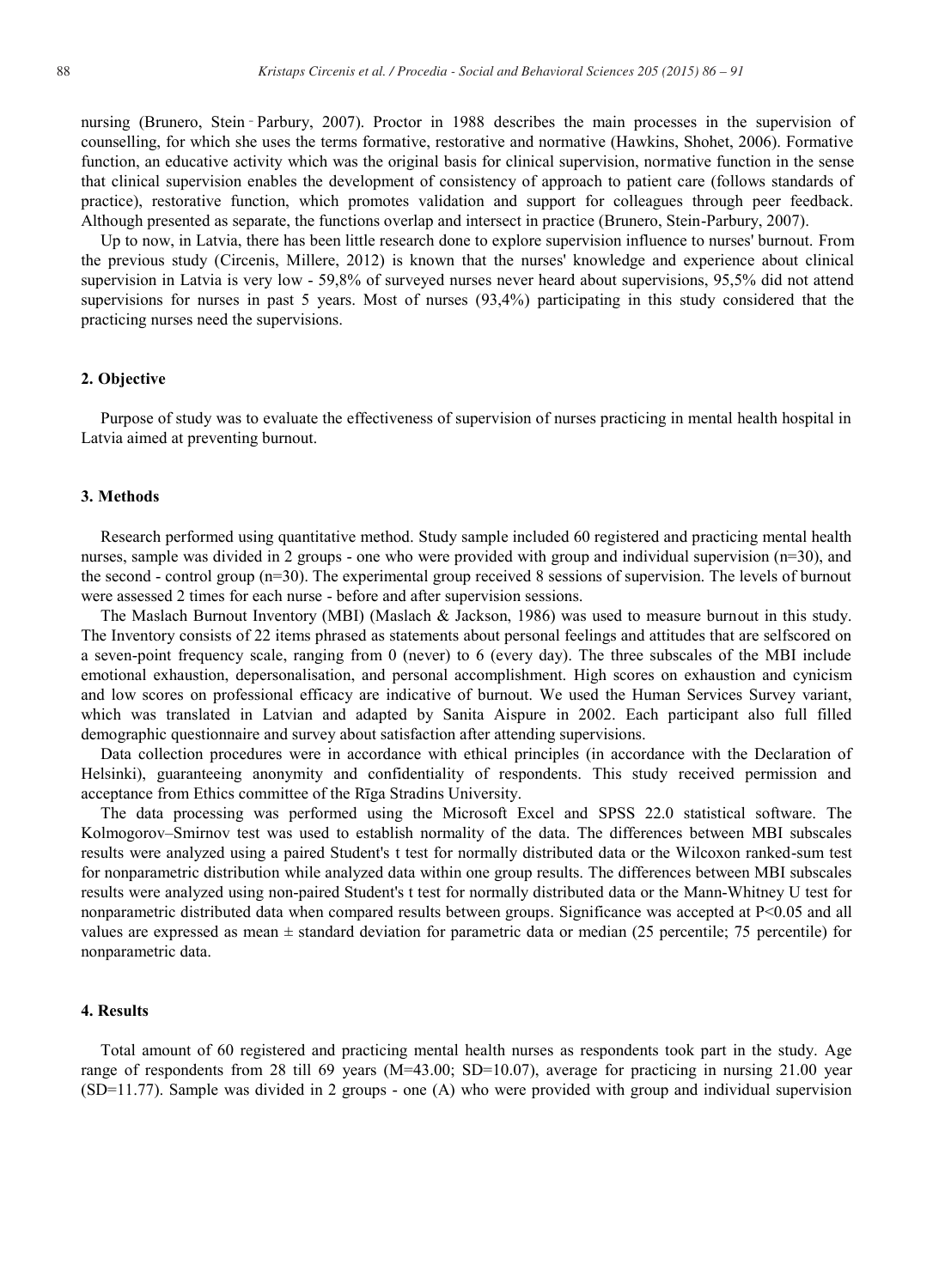$(n=30)$ , and the second  $(B)$  - control group  $(n=30)$ . Participating nurses applied for supervisions and attended them voluntarily. The characterization of both groups is shown in Table1.

Table 1. Characterization of nurses group who were attending supervisions (A) and control group (B)

| Parameter                           | Group A $(n=30)$ | Group B $(n=30)$  |
|-------------------------------------|------------------|-------------------|
| Age (years, $M\pm SD$ )             | $45.03 \pm 7.61$ | $47.63 \pm 12.03$ |
| Work experience (years, $M\pm SD$ ) | $19.87\pm9.13$   | $25.87\pm13.39$   |
| Bachelor degree level education (%) | 47               | 43                |

The experimental group received 8 sessions of supervision during 3 month period. The MBI was used 2 times for each nurse - before and after supervision sessions. Descriptive statistical parameters for Maslach Burnot Inventory for both groups by subscales are shown in Table 2. Statistically significant differences could be found in all three subscales between groups' means in first measurement (before supervisions), respectively - nurses groups' who choose to attend the supervisions results indicate more profound burnout.

Table 2. Descriptive statistic parameters and comparison of Maslach Burnot Inventory of nurses group who were attending supervisions (A) and control group (B)

|                        | Subscale                                              | Group A $(n=30)$  | Group B $(n=30)$  | P value |
|------------------------|-------------------------------------------------------|-------------------|-------------------|---------|
|                        |                                                       | $M\pm SD$         | $M\pm SD$         |         |
| Before<br>supervisions | MBI emotional exhaustion subscale                     | $24.07 \pm 11.08$ | $10.27 \pm 8.24$  | < 0.001 |
|                        | MBI depersonalization subscale                        | $5.43 \pm 5.16$   | $2.20 \pm 3.72$   | 0.006   |
|                        | MBI reduced sense of personal accomplishment subscale | $29.80 \pm 8.79$  | $36.97\pm8.50$    | 0.002   |
| After<br>supervisions  | MBI emotional exhaustion subscale                     | $16.60\pm8.34$    | $15.63\pm9.38$    | 0.662   |
|                        | MBI depersonalization subscale                        | $3.03 \pm 2.94$   | $3.43\pm4.26$     | 0.863   |
|                        | MBI reduced sense of personal accomplishment subscale | $37.23 \pm 5.02$  | $33.57 \pm 10.76$ | 0.111   |

Descriptive statistical parameters for Maslach Burnot Inventory within both groups by subscales are shown in Table 3. Statistically significant differences could be found in all three subscales within group A means between first (before supervisions) and second (after supervision) measurement.

Table 3. Descriptive statistic parameters and comparison of Maslach Burnot Inventory within groups A and B

|                     | Subscale                                              | <b>Before</b><br>supervisions | After<br>supervisions | P value      |
|---------------------|-------------------------------------------------------|-------------------------------|-----------------------|--------------|
|                     |                                                       | $M\pm SD$                     | $M\pm SD$             |              |
| Group A<br>$(n=30)$ | MBI emotional exhaustion subscale                     | $24.07 \pm 11.08$             | $16.60\pm8.34$        | < 0.001      |
|                     | MBI depersonalization subscale                        | $5.43\pm5.16$                 | $3.03 \pm 2.94$       | $\leq 0.001$ |
|                     | MBI reduced sense of personal accomplishment subscale | $29.80 \pm 8.79$              | $37.23 \pm 5.02$      | < 0.001      |
| Group B<br>$(n=30)$ | MBI emotional exhaustion subscale                     | $10.27 \pm 8.24$              | $15.63\pm9.38$        | $\leq 0.001$ |
|                     | MBI depersonalization subscale                        | $2.20\pm3.72$                 | $3.43\pm4.26$         | 0.028        |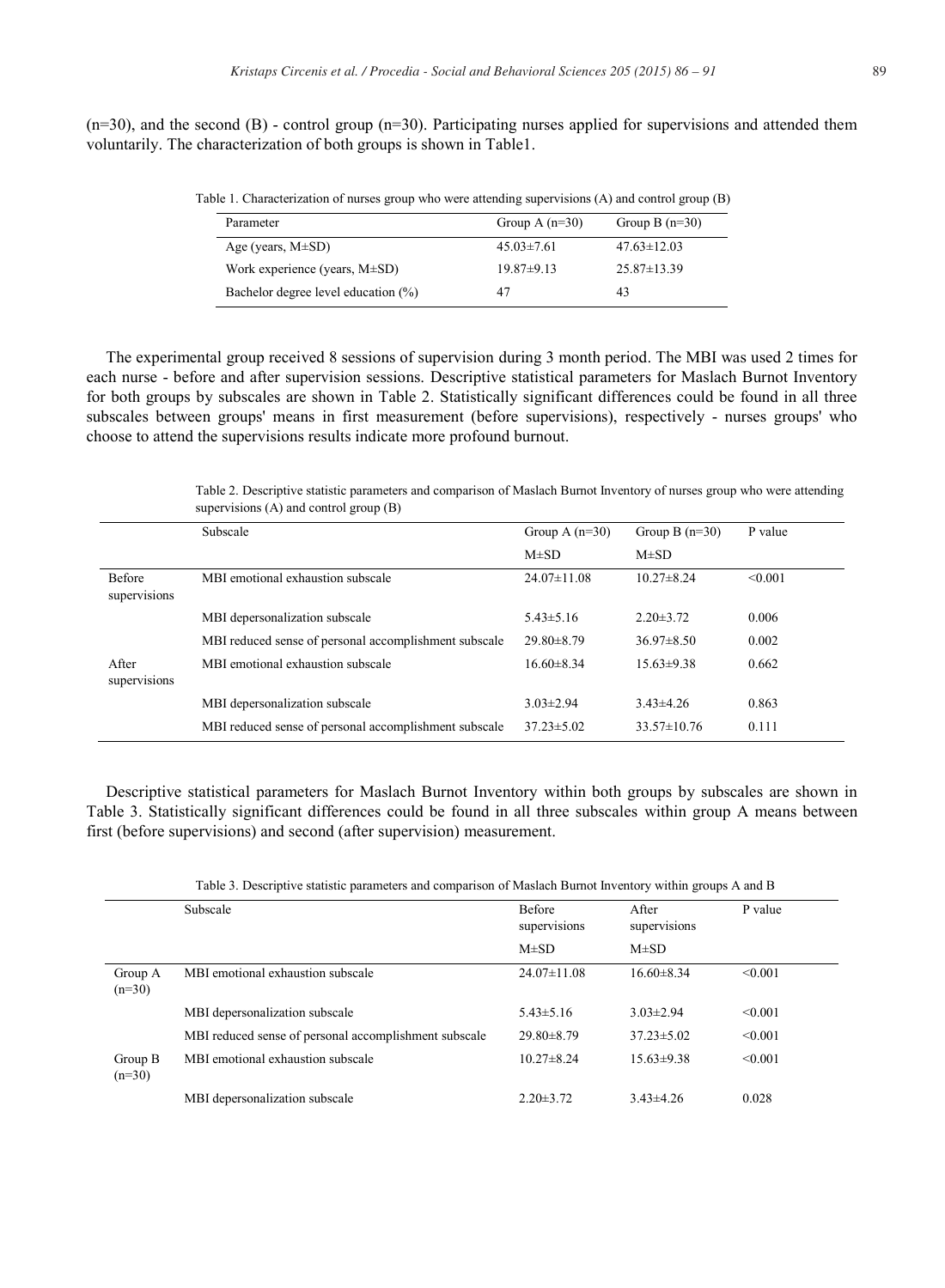#### **5. Discussion**

The main results of this study shows that there are statistically significant differences in all three MBI subscales emotional exhaustion, depersonalization, and reduced sense of personal accomplishment, within groups' who attended supervisions means between first (before supervisions) and second (after supervision) measurement. Those results approve that support services like supervision and counseling could be helpful to reduce burnout of nurses in all three dimensions.

One hundred and sixty-six community mental health nurses in Wales, UK, had experienced six or more sessions of clinical supervision and had completed the Maslach Burnout Inventory. Findings from this study suggest that if clinical supervision is effective then community mental health nurses are likely to report lower levels of emotional exhaustion and depersonalization (Edwards et al., 2006).

Emotional support can be obtained through clinical supervision that provides both formal and informal systems for nurses to explore, discover, and examine their practice in a safe and supportive environment. This process of emotional support may increase quality of patient care and job satisfaction, as well as reduce staff turnover by decreasing ethical distress and burnout (Bland, Rossen, 2005).

According to our previous study (Circenis et al., 2011) that statistically significant correlations exists between burnout and anxiety, depression and compassion fatigue among surgical care nurses, as well as Sabo considers that there is a correlation between burnout and exhaustion due to compassion; nurses who have developed burnout have a higher risk to develop compassion fatigue (Sabo, 2006), we can suggest that supervision could be helpful also for decreasing anxiety, depression and compassion fatigue among nurses, meanwhile for confirming such suggestion the further studies should be performed.

The nursing literature about use of supervision dominates with specialty groups such as mental health nurses and aged care nurses, meanwhile we suggest that supervision could be helpful for different areas of nursing profession.

Study limitations: This study has such limitations as relatively small number of participants and convenience sample, nurses applied for supervisions and attended them voluntarily.

#### **6. Conclusions**

The data show that there is a statistically significant difference between emotional exhaustion and depersonalization indicators within experimental group participants before and after the supervisions as well as between experimental group and control group indicators after supervisions. Supervisions reduced burnout indicators in experimental group compared to control group. Supervision also was helpful for nurses to understand better themselves, their emotions and behavioural aspects of the various work issues.

#### **References**

- Awa W. L., Plaumann M., & Walter U. (2010). Burnout prevention: A review of intervention programs. *Patient Education and Counseling*, 78, 184–190.
- Bland A. R., Rossen E. K. (2005). Clinical Supervision of Nurses Working With Borderline Personality Disorder. *Issues in Mental Health Nursing*, 26:507–517.
- Bratis D., Tselebis A., Sikaras C., Moulou A., Giotakis K., Zoumakis E., & Ilias I. (2009). Alexithymia and its association with burnout, depression and family support among Greek nursing staff. *Human Resources for Health*, 7,72–75.
- Brunero S., & Stein-Parbury J. (2007). The effectiveness of clinical supervision in nursing: an evidenced based literature review. *Australian Journal Of Advanced Nursing*, 25(3), 86–94.
- Circenis K., Millere I. (2012). Stress related work environment factors: nurses survey results. *International Journal of Collaborative Research on Internal Medicine & Public Health*. Vol. 4 No. 6, pp. 1150-1157.

Circenis K., Millere I., Deklava L. (2011). Stress-related Psychological Disorders Among Surgical Care Nurses in Latvia. *Review of Global Medicine and Healthcare Research*. Vol.2 No. 2, pp. 131-138